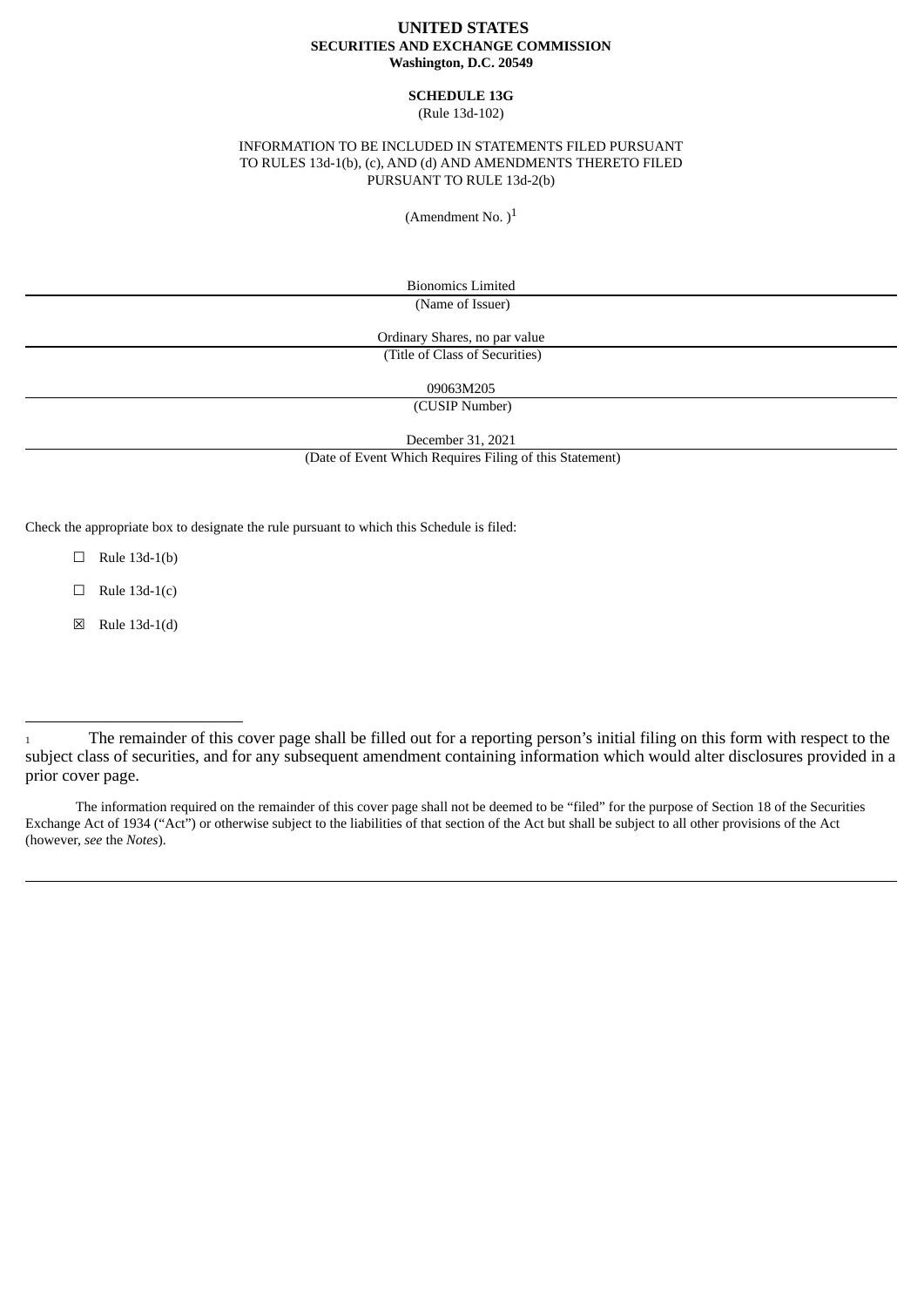| $\mathbf{1}$                         | <b>NAME OF REPORTING PERSON</b> |                                                                      |                 |
|--------------------------------------|---------------------------------|----------------------------------------------------------------------|-----------------|
|                                      |                                 | Biotechnology Value Fund, L.P.                                       |                 |
| $\overline{2}$                       |                                 | CHECK THE APPROPRIATE BOX IF A MEMBER OF A GROUP                     | $(a) \boxtimes$ |
|                                      |                                 |                                                                      | (b)             |
| 3                                    | <b>SEC USE ONLY</b>             |                                                                      |                 |
|                                      |                                 |                                                                      |                 |
| $\overline{4}$                       |                                 | CITIZENSHIP OR PLACE OF ORGANIZATION                                 |                 |
|                                      | Delaware                        |                                                                      |                 |
| <b>NUMBER OF</b>                     | 5                               | <b>SOLE VOTING POWER</b>                                             |                 |
| <b>SHARES</b><br><b>BENEFICIALLY</b> |                                 | 0 shares                                                             |                 |
| <b>OWNED BY</b>                      | 6                               | <b>SHARED VOTING POWER</b>                                           |                 |
| <b>EACH</b><br><b>REPORTING</b>      |                                 | 77,527,212                                                           |                 |
| PERSON WITH                          | $\overline{7}$                  | <b>SOLE DISPOSITIVE POWER</b>                                        |                 |
|                                      |                                 | 0 shares                                                             |                 |
|                                      | 8                               | SHARED DISPOSITIVE POWER                                             |                 |
|                                      |                                 | 77,527,212                                                           |                 |
| 9                                    |                                 | AGGREGATE AMOUNT BENEFICIALLY OWNED BY EACH REPORTING PERSON         |                 |
|                                      | 77,527,212                      |                                                                      |                 |
| 10                                   |                                 | CHECK BOX IF THE AGGREGATE AMOUNT IN ROW (9) EXCLUDES CERTAIN SHARES | $\Box$          |
|                                      |                                 |                                                                      |                 |
| 11                                   |                                 | PERCENT OF CLASS REPRESENTED BY AMOUNT IN ROW (9)                    |                 |
|                                      | 5.9%                            |                                                                      |                 |
| 12                                   | TYPE OF REPORTING PERSON        |                                                                      |                 |
|                                      | PN                              |                                                                      |                 |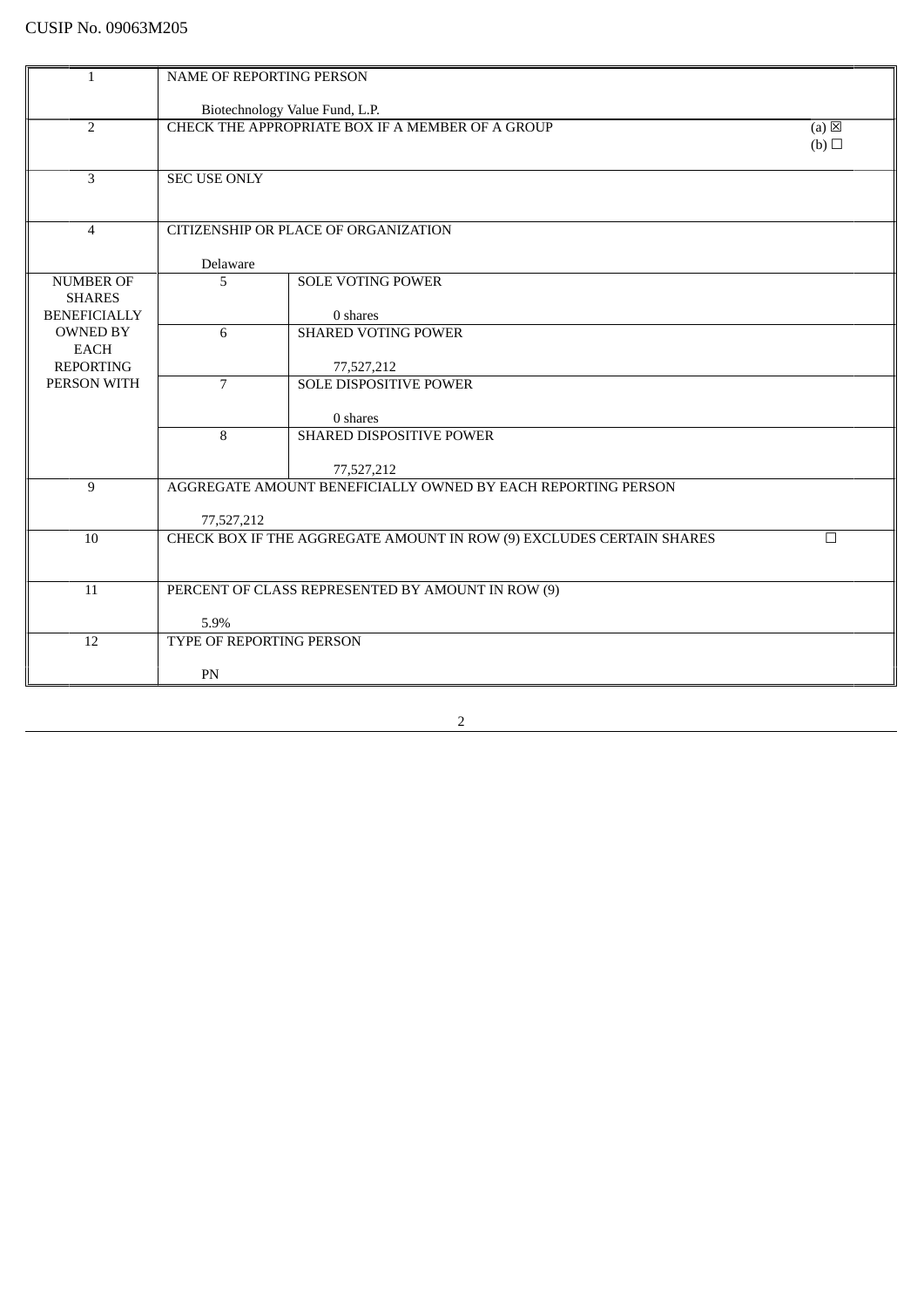| 1                               | NAME OF REPORTING PERSON        |                                                                            |                        |
|---------------------------------|---------------------------------|----------------------------------------------------------------------------|------------------------|
|                                 |                                 |                                                                            |                        |
| $\overline{2}$                  | <b>BVF I GP LLC</b>             |                                                                            |                        |
|                                 |                                 | CHECK THE APPROPRIATE BOX IF A MEMBER OF A GROUP                           | $(a) \boxtimes$<br>(b) |
|                                 |                                 |                                                                            |                        |
| $\overline{3}$                  | <b>SEC USE ONLY</b>             |                                                                            |                        |
|                                 |                                 |                                                                            |                        |
|                                 |                                 |                                                                            |                        |
| $\overline{4}$                  |                                 | CITIZENSHIP OR PLACE OF ORGANIZATION                                       |                        |
|                                 | Delaware                        |                                                                            |                        |
| <b>NUMBER OF</b>                | 5                               | <b>SOLE VOTING POWER</b>                                                   |                        |
| <b>SHARES</b>                   |                                 |                                                                            |                        |
| <b>BENEFICIALLY</b>             |                                 | 0 shares                                                                   |                        |
| <b>OWNED BY</b>                 | 6                               | <b>SHARED VOTING POWER</b>                                                 |                        |
| <b>EACH</b><br><b>REPORTING</b> |                                 | 77,527,212                                                                 |                        |
| PERSON WITH                     | $\overline{7}$                  | <b>SOLE DISPOSITIVE POWER</b>                                              |                        |
|                                 |                                 |                                                                            |                        |
|                                 |                                 | 0 shares                                                                   |                        |
|                                 | 8                               | SHARED DISPOSITIVE POWER                                                   |                        |
|                                 |                                 |                                                                            |                        |
| 9                               |                                 | 77,527,212<br>AGGREGATE AMOUNT BENEFICIALLY OWNED BY EACH REPORTING PERSON |                        |
|                                 |                                 |                                                                            |                        |
|                                 | 77,527,212                      |                                                                            |                        |
| 10                              |                                 | CHECK BOX IF THE AGGREGATE AMOUNT IN ROW (9) EXCLUDES CERTAIN SHARES       | $\Box$                 |
|                                 |                                 |                                                                            |                        |
|                                 |                                 |                                                                            |                        |
| 11                              |                                 | PERCENT OF CLASS REPRESENTED BY AMOUNT IN ROW (9)                          |                        |
|                                 | 5.9%                            |                                                                            |                        |
| 12                              | <b>TYPE OF REPORTING PERSON</b> |                                                                            |                        |
|                                 |                                 |                                                                            |                        |
|                                 | 00                              |                                                                            |                        |
|                                 |                                 |                                                                            |                        |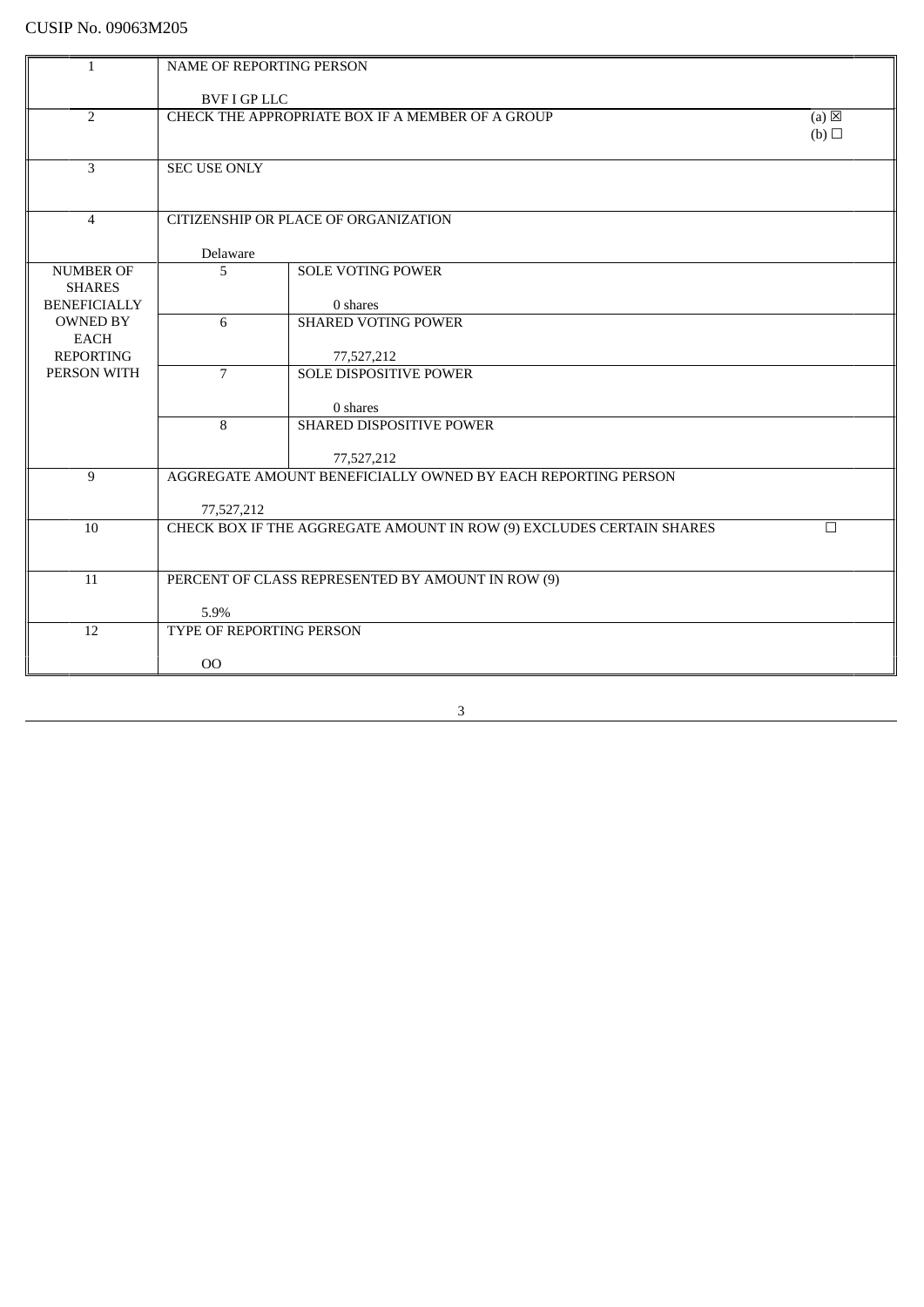| 1                   | <b>NAME OF REPORTING PERSON</b> |                                                                      |                 |
|---------------------|---------------------------------|----------------------------------------------------------------------|-----------------|
|                     |                                 |                                                                      |                 |
|                     |                                 | Biotechnology Value Fund II, L.P.                                    |                 |
| $\overline{2}$      |                                 | CHECK THE APPROPRIATE BOX IF A MEMBER OF A GROUP                     | $(a) \boxtimes$ |
|                     |                                 |                                                                      | (b)             |
| 3                   | <b>SEC USE ONLY</b>             |                                                                      |                 |
|                     |                                 |                                                                      |                 |
|                     |                                 |                                                                      |                 |
| $\overline{4}$      |                                 | CITIZENSHIP OR PLACE OF ORGANIZATION                                 |                 |
|                     |                                 |                                                                      |                 |
| <b>NUMBER OF</b>    | Delaware<br>5                   | <b>SOLE VOTING POWER</b>                                             |                 |
| <b>SHARES</b>       |                                 |                                                                      |                 |
| <b>BENEFICIALLY</b> |                                 | 0 shares                                                             |                 |
| <b>OWNED BY</b>     | 6                               | <b>SHARED VOTING POWER</b>                                           |                 |
| EACH                |                                 |                                                                      |                 |
| <b>REPORTING</b>    |                                 | 72,518,782 (1)                                                       |                 |
| PERSON WITH         | $\overline{7}$                  | <b>SOLE DISPOSITIVE POWER</b>                                        |                 |
|                     |                                 | 0 shares                                                             |                 |
|                     | $\mathbf{8}$                    | SHARED DISPOSITIVE POWER                                             |                 |
|                     |                                 |                                                                      |                 |
|                     |                                 | 72,518,782 (1)                                                       |                 |
| 9                   |                                 | AGGREGATE AMOUNT BENEFICIALLY OWNED BY EACH REPORTING PERSON         |                 |
|                     | 72,518,782 (1)                  |                                                                      |                 |
| 10                  |                                 | CHECK BOX IF THE AGGREGATE AMOUNT IN ROW (9) EXCLUDES CERTAIN SHARES | $\Box$          |
|                     |                                 |                                                                      |                 |
|                     |                                 |                                                                      |                 |
| 11                  |                                 | PERCENT OF CLASS REPRESENTED BY AMOUNT IN ROW (9)                    |                 |
|                     | 5.5%                            |                                                                      |                 |
| 12                  | <b>TYPE OF REPORTING PERSON</b> |                                                                      |                 |
|                     |                                 |                                                                      |                 |
|                     | PN                              |                                                                      |                 |

(1) Includes 14,574,780 Ordinary Shares represented by 80,971 American Depositary Shares ("ADSs") (each ADS represents 180 Ordinary Shares).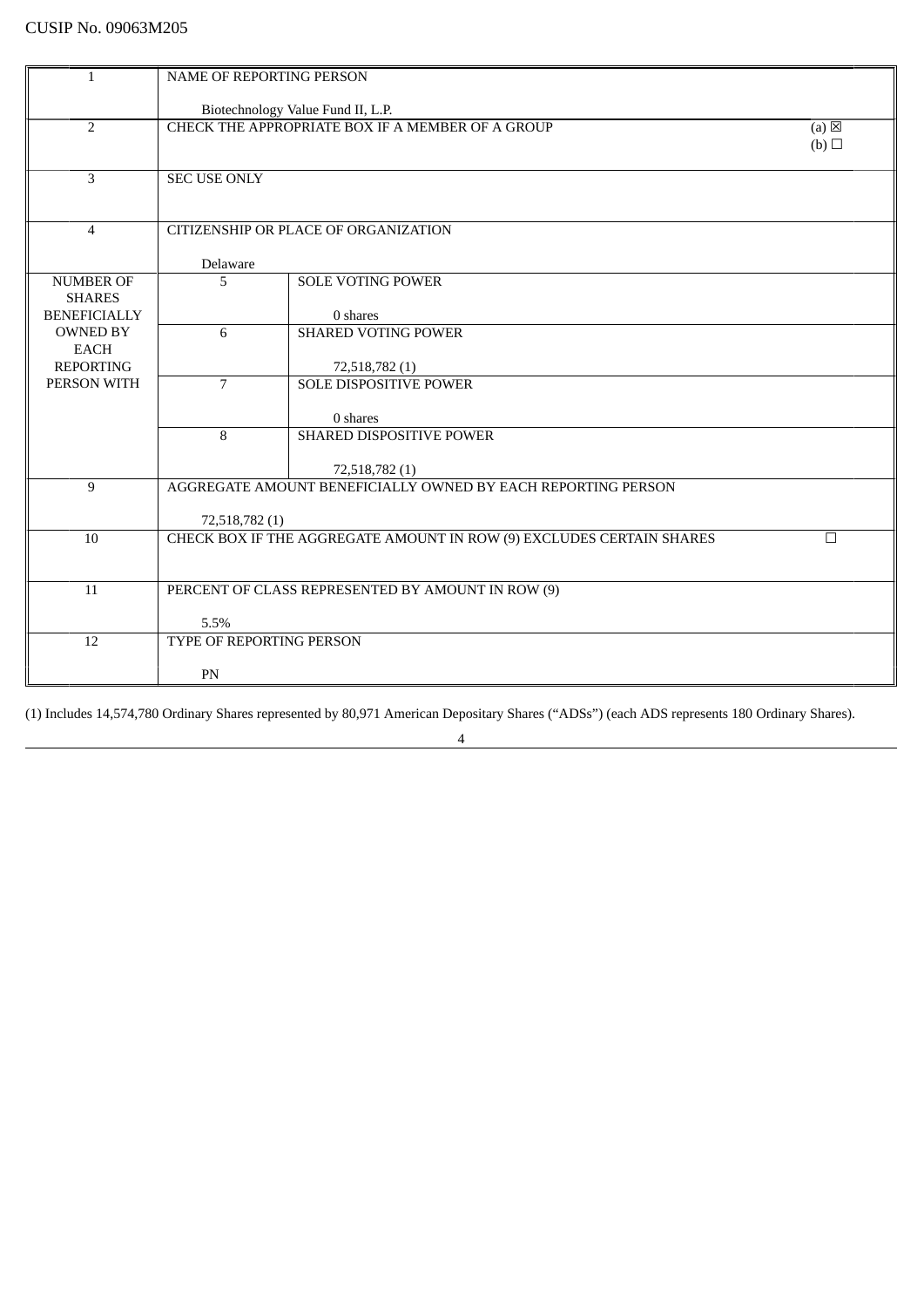| 1                               | <b>NAME OF REPORTING PERSON</b>                                            |                                                                      |   |
|---------------------------------|----------------------------------------------------------------------------|----------------------------------------------------------------------|---|
|                                 | <b>BVF II GP LLC</b>                                                       |                                                                      |   |
| $\overline{2}$                  |                                                                            |                                                                      |   |
|                                 | CHECK THE APPROPRIATE BOX IF A MEMBER OF A GROUP<br>$(a) \boxtimes$<br>(b) |                                                                      |   |
|                                 |                                                                            |                                                                      |   |
| 3                               | <b>SEC USE ONLY</b>                                                        |                                                                      |   |
|                                 |                                                                            |                                                                      |   |
|                                 |                                                                            |                                                                      |   |
| $\overline{4}$                  |                                                                            | CITIZENSHIP OR PLACE OF ORGANIZATION                                 |   |
|                                 |                                                                            |                                                                      |   |
|                                 | Delaware                                                                   |                                                                      |   |
| <b>NUMBER OF</b>                | 5                                                                          | <b>SOLE VOTING POWER</b>                                             |   |
| <b>SHARES</b>                   |                                                                            |                                                                      |   |
| <b>BENEFICIALLY</b>             |                                                                            | 0 shares                                                             |   |
| <b>OWNED BY</b>                 | 6                                                                          | <b>SHARED VOTING POWER</b>                                           |   |
| <b>EACH</b><br><b>REPORTING</b> |                                                                            | 72,518,782 (1)                                                       |   |
| PERSON WITH                     | $\overline{7}$                                                             | <b>SOLE DISPOSITIVE POWER</b>                                        |   |
|                                 |                                                                            |                                                                      |   |
|                                 |                                                                            | 0 shares                                                             |   |
|                                 | 8                                                                          | SHARED DISPOSITIVE POWER                                             |   |
|                                 |                                                                            |                                                                      |   |
|                                 |                                                                            | 72,518,782 (1)                                                       |   |
| 9                               |                                                                            | AGGREGATE AMOUNT BENEFICIALLY OWNED BY EACH REPORTING PERSON         |   |
|                                 |                                                                            |                                                                      |   |
|                                 | 72,518,782 (1)                                                             |                                                                      |   |
| 10                              |                                                                            | CHECK BOX IF THE AGGREGATE AMOUNT IN ROW (9) EXCLUDES CERTAIN SHARES | П |
|                                 |                                                                            |                                                                      |   |
| 11                              |                                                                            | PERCENT OF CLASS REPRESENTED BY AMOUNT IN ROW (9)                    |   |
|                                 |                                                                            |                                                                      |   |
|                                 | 5.5%                                                                       |                                                                      |   |
| 12                              | TYPE OF REPORTING PERSON                                                   |                                                                      |   |
|                                 |                                                                            |                                                                      |   |
|                                 | 00                                                                         |                                                                      |   |

5

<u> 1980 - Johann Barbara, martxa a</u>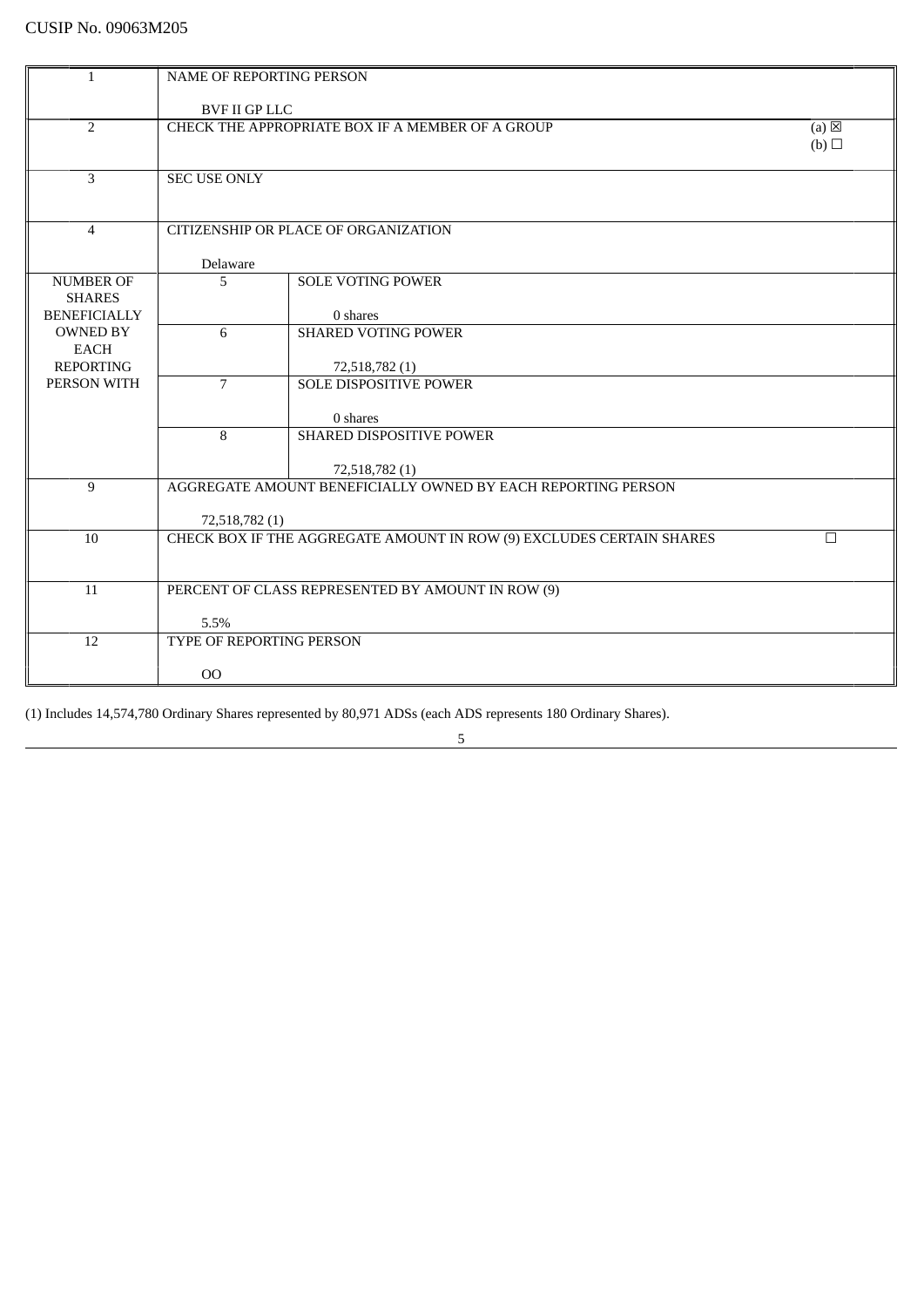| $\mathbf{1}$                    | NAME OF REPORTING PERSON                         |                                                                      |                 |
|---------------------------------|--------------------------------------------------|----------------------------------------------------------------------|-----------------|
|                                 |                                                  |                                                                      |                 |
|                                 |                                                  | Biotechnology Value Trading Fund OS LP                               |                 |
| $\overline{2}$                  | CHECK THE APPROPRIATE BOX IF A MEMBER OF A GROUP |                                                                      | $(a) \boxtimes$ |
|                                 |                                                  |                                                                      | (b)             |
| 3                               | <b>SEC USE ONLY</b>                              |                                                                      |                 |
|                                 |                                                  |                                                                      |                 |
|                                 |                                                  |                                                                      |                 |
| $\overline{4}$                  |                                                  | CITIZENSHIP OR PLACE OF ORGANIZATION                                 |                 |
|                                 | Cayman Islands                                   |                                                                      |                 |
| <b>NUMBER OF</b>                | 5                                                | <b>SOLE VOTING POWER</b>                                             |                 |
| <b>SHARES</b>                   |                                                  |                                                                      |                 |
| <b>BENEFICIALLY</b>             |                                                  | 0 shares                                                             |                 |
| <b>OWNED BY</b>                 | 6                                                | <b>SHARED VOTING POWER</b>                                           |                 |
| <b>EACH</b>                     |                                                  |                                                                      |                 |
| <b>REPORTING</b><br>PERSON WITH | $\overline{7}$                                   | 10,134,688                                                           |                 |
|                                 |                                                  | <b>SOLE DISPOSITIVE POWER</b>                                        |                 |
|                                 |                                                  | 0 shares                                                             |                 |
|                                 | 8                                                | SHARED DISPOSITIVE POWER                                             |                 |
|                                 |                                                  |                                                                      |                 |
|                                 |                                                  | 10,134,688                                                           |                 |
| 9                               |                                                  | AGGREGATE AMOUNT BENEFICIALLY OWNED BY EACH REPORTING PERSON         |                 |
|                                 | 10,134,688                                       |                                                                      |                 |
| 10                              |                                                  | CHECK BOX IF THE AGGREGATE AMOUNT IN ROW (9) EXCLUDES CERTAIN SHARES | $\Box$          |
|                                 |                                                  |                                                                      |                 |
|                                 |                                                  |                                                                      |                 |
| 11                              |                                                  | PERCENT OF CLASS REPRESENTED BY AMOUNT IN ROW (9)                    |                 |
|                                 | Less than 1%                                     |                                                                      |                 |
| 12                              | TYPE OF REPORTING PERSON                         |                                                                      |                 |
|                                 |                                                  |                                                                      |                 |
|                                 | PN                                               |                                                                      |                 |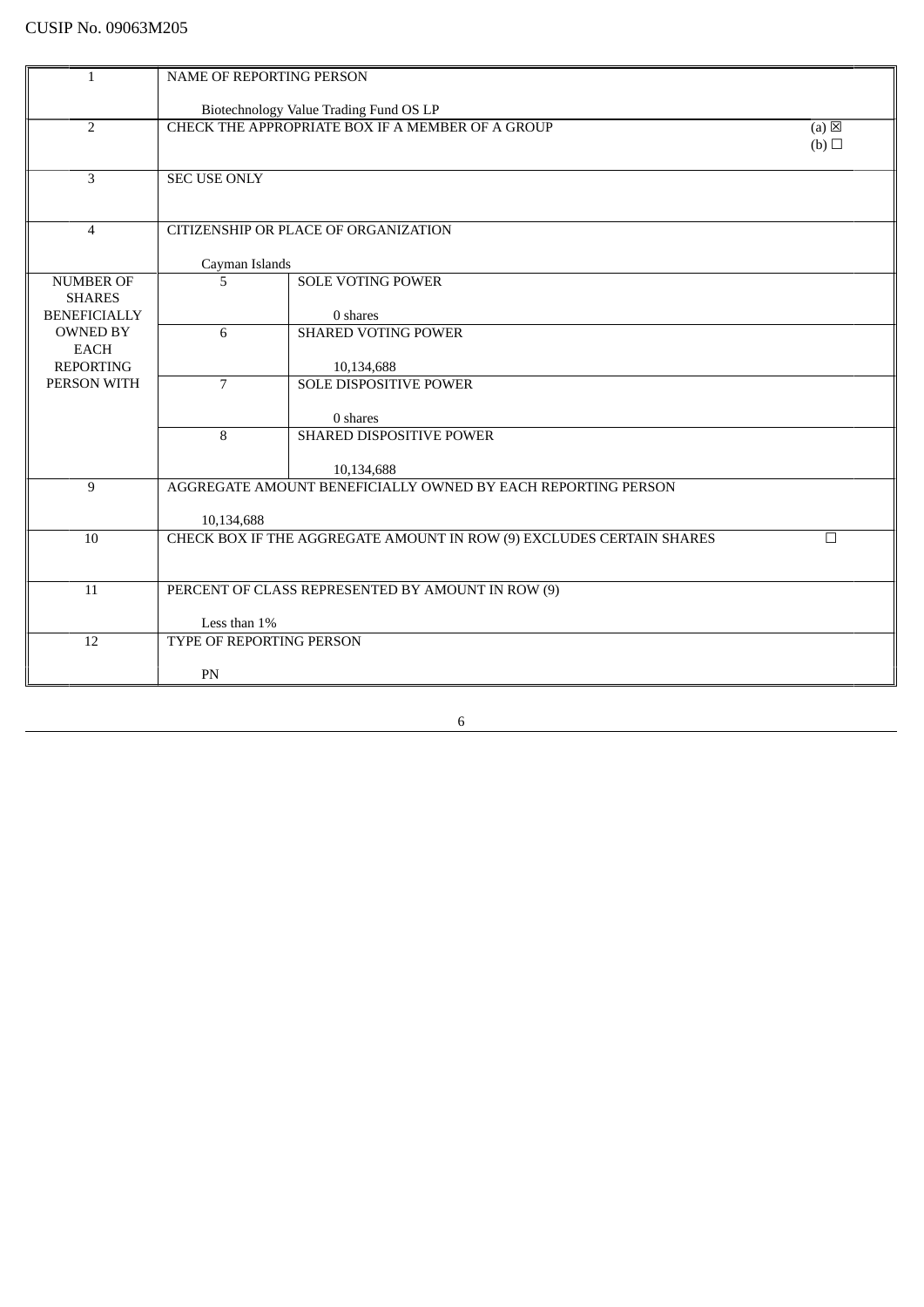| $\mathbf{1}$                         | <b>NAME OF REPORTING PERSON</b> |                                                                      |                 |
|--------------------------------------|---------------------------------|----------------------------------------------------------------------|-----------------|
|                                      |                                 |                                                                      |                 |
|                                      | <b>BVF Partners OS Ltd.</b>     |                                                                      |                 |
| $\overline{2}$                       |                                 | CHECK THE APPROPRIATE BOX IF A MEMBER OF A GROUP                     | $(a) \boxtimes$ |
|                                      |                                 |                                                                      | (b)             |
|                                      |                                 |                                                                      |                 |
| $\overline{3}$                       | <b>SEC USE ONLY</b>             |                                                                      |                 |
|                                      |                                 |                                                                      |                 |
|                                      |                                 |                                                                      |                 |
| $\overline{4}$                       |                                 | CITIZENSHIP OR PLACE OF ORGANIZATION                                 |                 |
|                                      |                                 |                                                                      |                 |
|                                      | Cayman Islands                  |                                                                      |                 |
| <b>NUMBER OF</b>                     | 5                               | <b>SOLE VOTING POWER</b>                                             |                 |
| <b>SHARES</b><br><b>BENEFICIALLY</b> |                                 | 0 shares                                                             |                 |
| <b>OWNED BY</b>                      | 6                               | <b>SHARED VOTING POWER</b>                                           |                 |
| <b>EACH</b>                          |                                 |                                                                      |                 |
| <b>REPORTING</b>                     |                                 | 10,134,688                                                           |                 |
| PERSON WITH                          | $\overline{7}$                  | <b>SOLE DISPOSITIVE POWER</b>                                        |                 |
|                                      |                                 |                                                                      |                 |
|                                      |                                 | 0 shares                                                             |                 |
|                                      | 8                               | SHARED DISPOSITIVE POWER                                             |                 |
|                                      |                                 |                                                                      |                 |
|                                      |                                 | 10,134,688                                                           |                 |
| 9                                    |                                 | AGGREGATE AMOUNT BENEFICIALLY OWNED BY EACH REPORTING PERSON         |                 |
|                                      |                                 |                                                                      |                 |
|                                      | 10,134,688                      |                                                                      |                 |
| 10                                   |                                 | CHECK BOX IF THE AGGREGATE AMOUNT IN ROW (9) EXCLUDES CERTAIN SHARES | $\Box$          |
|                                      |                                 |                                                                      |                 |
|                                      |                                 |                                                                      |                 |
| 11                                   |                                 | PERCENT OF CLASS REPRESENTED BY AMOUNT IN ROW (9)                    |                 |
|                                      |                                 |                                                                      |                 |
|                                      | Less than 1%                    |                                                                      |                 |
| $\overline{12}$                      | TYPE OF REPORTING PERSON        |                                                                      |                 |
|                                      |                                 |                                                                      |                 |
|                                      | CO                              |                                                                      |                 |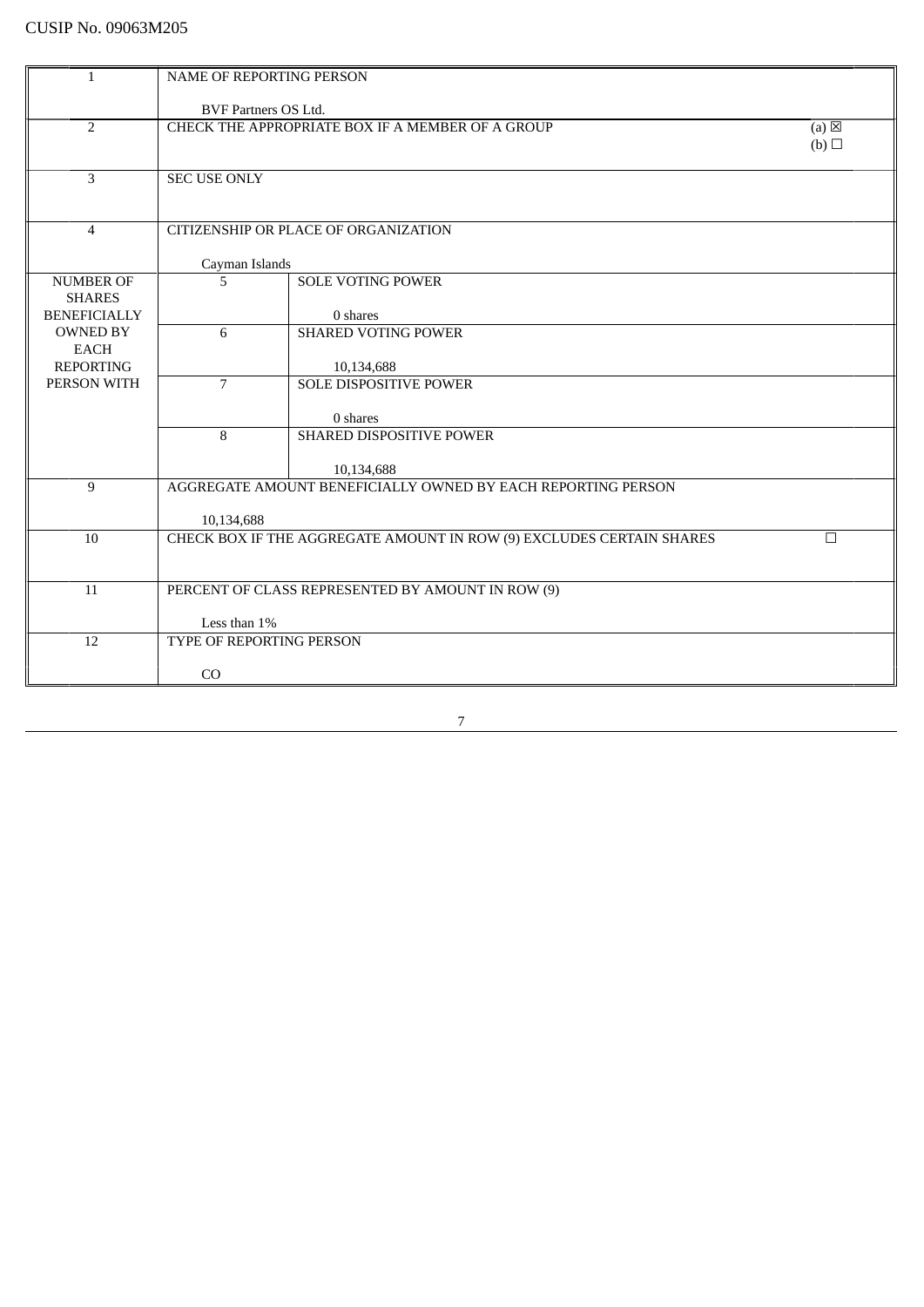| $\mathbf{1}$                      | NAME OF REPORTING PERSON          |                                                                                 |                 |
|-----------------------------------|-----------------------------------|---------------------------------------------------------------------------------|-----------------|
|                                   | BVF GP Holdings LLC               |                                                                                 |                 |
| 2                                 |                                   | CHECK THE APPROPRIATE BOX IF A MEMBER OF A GROUP                                | $(a) \boxtimes$ |
|                                   |                                   |                                                                                 | (b)             |
|                                   |                                   |                                                                                 |                 |
| $\overline{3}$                    | <b>SEC USE ONLY</b>               |                                                                                 |                 |
|                                   |                                   |                                                                                 |                 |
|                                   |                                   |                                                                                 |                 |
| $\overline{4}$                    |                                   | CITIZENSHIP OR PLACE OF ORGANIZATION                                            |                 |
|                                   |                                   |                                                                                 |                 |
|                                   | Delaware                          |                                                                                 |                 |
| <b>NUMBER OF</b><br><b>SHARES</b> | 5                                 | <b>SOLE VOTING POWER</b>                                                        |                 |
| <b>BENEFICIALLY</b>               |                                   | 0 shares                                                                        |                 |
| <b>OWNED BY</b>                   | 6                                 | <b>SHARED VOTING POWER</b>                                                      |                 |
| <b>EACH</b>                       |                                   |                                                                                 |                 |
| <b>REPORTING</b>                  |                                   | 150,045,994 (1)                                                                 |                 |
| PERSON WITH                       | $\overline{7}$                    | <b>SOLE DISPOSITIVE POWER</b>                                                   |                 |
|                                   |                                   |                                                                                 |                 |
|                                   |                                   | 0 shares                                                                        |                 |
|                                   | 8                                 | SHARED DISPOSITIVE POWER                                                        |                 |
|                                   |                                   |                                                                                 |                 |
| 9                                 |                                   | 150,045,994 (1)<br>AGGREGATE AMOUNT BENEFICIALLY OWNED BY EACH REPORTING PERSON |                 |
|                                   |                                   |                                                                                 |                 |
|                                   | 150,045,994 (1)                   |                                                                                 |                 |
| 10                                |                                   | CHECK BOX IF THE AGGREGATE AMOUNT IN ROW (9) EXCLUDES CERTAIN SHARES            | П               |
|                                   |                                   |                                                                                 |                 |
|                                   |                                   |                                                                                 |                 |
| 11                                |                                   | PERCENT OF CLASS REPRESENTED BY AMOUNT IN ROW (9)                               |                 |
|                                   |                                   |                                                                                 |                 |
| 12                                | 11.5%<br>TYPE OF REPORTING PERSON |                                                                                 |                 |
|                                   |                                   |                                                                                 |                 |
|                                   | 00                                |                                                                                 |                 |
|                                   |                                   |                                                                                 |                 |

8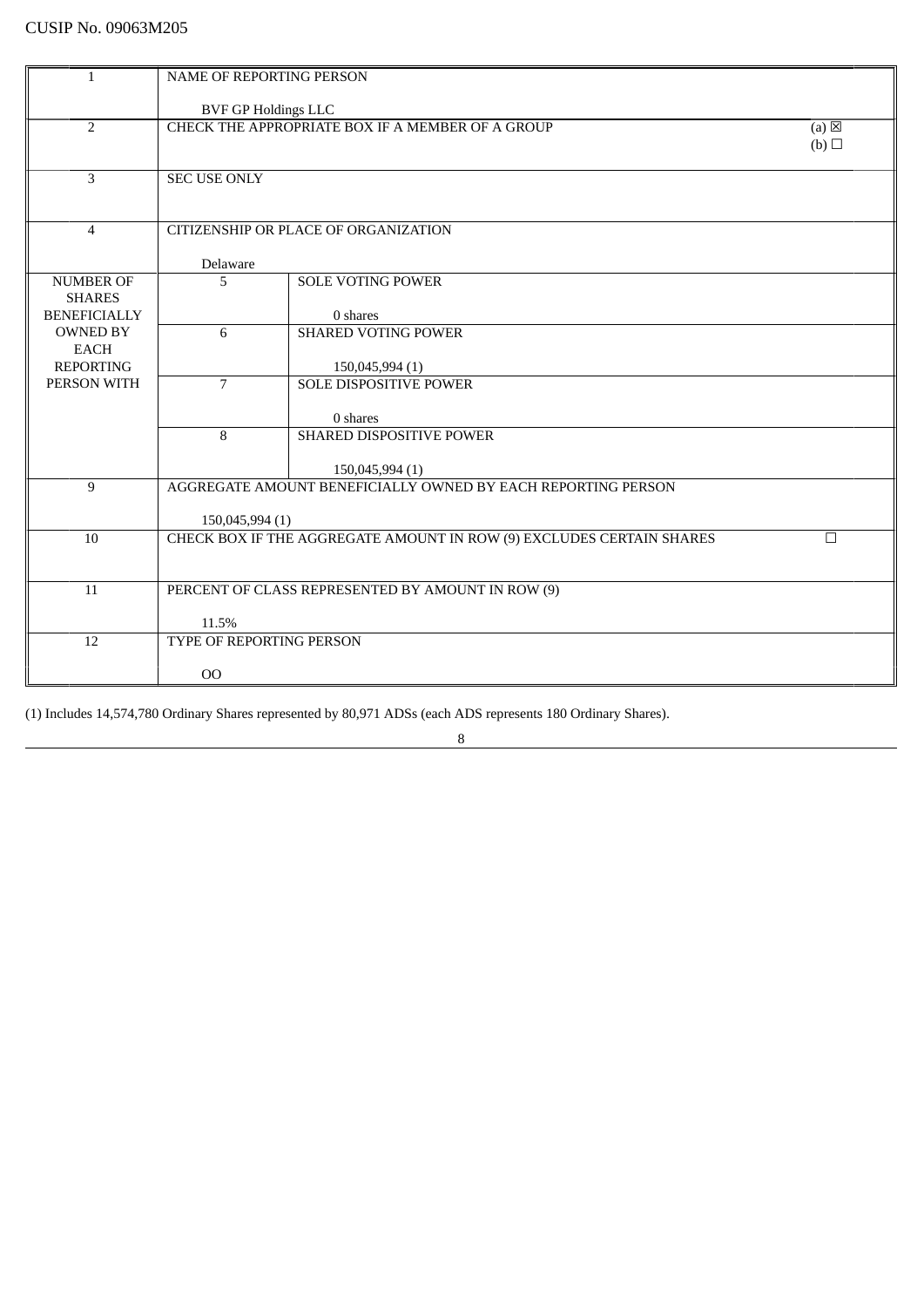| <b>NAME OF REPORTING PERSON</b><br>1<br><b>BVF Partners L.P.</b><br>$\overline{2}$<br>CHECK THE APPROPRIATE BOX IF A MEMBER OF A GROUP<br>$(a) \boxtimes$<br>(b)<br>3<br><b>SEC USE ONLY</b><br>CITIZENSHIP OR PLACE OF ORGANIZATION<br>$\overline{4}$<br>Delaware<br><b>NUMBER OF</b><br>5<br><b>SOLE VOTING POWER</b><br><b>SHARES</b><br><b>BENEFICIALLY</b><br>0 shares<br>6<br><b>SHARED VOTING POWER</b><br><b>OWNED BY</b><br><b>EACH</b><br><b>REPORTING</b><br>170,089,885 (1)<br><b>SOLE DISPOSITIVE POWER</b><br>PERSON WITH<br>$\overline{7}$<br>0 shares<br>8<br>SHARED DISPOSITIVE POWER<br>170,089,885 (1)<br>AGGREGATE AMOUNT BENEFICIALLY OWNED BY EACH REPORTING PERSON<br>9<br>170,089,885 (1)<br>CHECK BOX IF THE AGGREGATE AMOUNT IN ROW (9) EXCLUDES CERTAIN SHARES<br>10<br>П<br>PERCENT OF CLASS REPRESENTED BY AMOUNT IN ROW (9)<br>11<br>13.0%<br>12<br>TYPE OF REPORTING PERSON<br>PN, IA |  |  |
|----------------------------------------------------------------------------------------------------------------------------------------------------------------------------------------------------------------------------------------------------------------------------------------------------------------------------------------------------------------------------------------------------------------------------------------------------------------------------------------------------------------------------------------------------------------------------------------------------------------------------------------------------------------------------------------------------------------------------------------------------------------------------------------------------------------------------------------------------------------------------------------------------------------------|--|--|
|                                                                                                                                                                                                                                                                                                                                                                                                                                                                                                                                                                                                                                                                                                                                                                                                                                                                                                                      |  |  |
|                                                                                                                                                                                                                                                                                                                                                                                                                                                                                                                                                                                                                                                                                                                                                                                                                                                                                                                      |  |  |
|                                                                                                                                                                                                                                                                                                                                                                                                                                                                                                                                                                                                                                                                                                                                                                                                                                                                                                                      |  |  |
|                                                                                                                                                                                                                                                                                                                                                                                                                                                                                                                                                                                                                                                                                                                                                                                                                                                                                                                      |  |  |
|                                                                                                                                                                                                                                                                                                                                                                                                                                                                                                                                                                                                                                                                                                                                                                                                                                                                                                                      |  |  |
|                                                                                                                                                                                                                                                                                                                                                                                                                                                                                                                                                                                                                                                                                                                                                                                                                                                                                                                      |  |  |
|                                                                                                                                                                                                                                                                                                                                                                                                                                                                                                                                                                                                                                                                                                                                                                                                                                                                                                                      |  |  |
|                                                                                                                                                                                                                                                                                                                                                                                                                                                                                                                                                                                                                                                                                                                                                                                                                                                                                                                      |  |  |
|                                                                                                                                                                                                                                                                                                                                                                                                                                                                                                                                                                                                                                                                                                                                                                                                                                                                                                                      |  |  |
|                                                                                                                                                                                                                                                                                                                                                                                                                                                                                                                                                                                                                                                                                                                                                                                                                                                                                                                      |  |  |
|                                                                                                                                                                                                                                                                                                                                                                                                                                                                                                                                                                                                                                                                                                                                                                                                                                                                                                                      |  |  |
|                                                                                                                                                                                                                                                                                                                                                                                                                                                                                                                                                                                                                                                                                                                                                                                                                                                                                                                      |  |  |
|                                                                                                                                                                                                                                                                                                                                                                                                                                                                                                                                                                                                                                                                                                                                                                                                                                                                                                                      |  |  |
|                                                                                                                                                                                                                                                                                                                                                                                                                                                                                                                                                                                                                                                                                                                                                                                                                                                                                                                      |  |  |
|                                                                                                                                                                                                                                                                                                                                                                                                                                                                                                                                                                                                                                                                                                                                                                                                                                                                                                                      |  |  |
|                                                                                                                                                                                                                                                                                                                                                                                                                                                                                                                                                                                                                                                                                                                                                                                                                                                                                                                      |  |  |
|                                                                                                                                                                                                                                                                                                                                                                                                                                                                                                                                                                                                                                                                                                                                                                                                                                                                                                                      |  |  |
|                                                                                                                                                                                                                                                                                                                                                                                                                                                                                                                                                                                                                                                                                                                                                                                                                                                                                                                      |  |  |
|                                                                                                                                                                                                                                                                                                                                                                                                                                                                                                                                                                                                                                                                                                                                                                                                                                                                                                                      |  |  |
|                                                                                                                                                                                                                                                                                                                                                                                                                                                                                                                                                                                                                                                                                                                                                                                                                                                                                                                      |  |  |
|                                                                                                                                                                                                                                                                                                                                                                                                                                                                                                                                                                                                                                                                                                                                                                                                                                                                                                                      |  |  |
|                                                                                                                                                                                                                                                                                                                                                                                                                                                                                                                                                                                                                                                                                                                                                                                                                                                                                                                      |  |  |
|                                                                                                                                                                                                                                                                                                                                                                                                                                                                                                                                                                                                                                                                                                                                                                                                                                                                                                                      |  |  |
|                                                                                                                                                                                                                                                                                                                                                                                                                                                                                                                                                                                                                                                                                                                                                                                                                                                                                                                      |  |  |
|                                                                                                                                                                                                                                                                                                                                                                                                                                                                                                                                                                                                                                                                                                                                                                                                                                                                                                                      |  |  |
|                                                                                                                                                                                                                                                                                                                                                                                                                                                                                                                                                                                                                                                                                                                                                                                                                                                                                                                      |  |  |
|                                                                                                                                                                                                                                                                                                                                                                                                                                                                                                                                                                                                                                                                                                                                                                                                                                                                                                                      |  |  |
|                                                                                                                                                                                                                                                                                                                                                                                                                                                                                                                                                                                                                                                                                                                                                                                                                                                                                                                      |  |  |
|                                                                                                                                                                                                                                                                                                                                                                                                                                                                                                                                                                                                                                                                                                                                                                                                                                                                                                                      |  |  |
|                                                                                                                                                                                                                                                                                                                                                                                                                                                                                                                                                                                                                                                                                                                                                                                                                                                                                                                      |  |  |
|                                                                                                                                                                                                                                                                                                                                                                                                                                                                                                                                                                                                                                                                                                                                                                                                                                                                                                                      |  |  |
|                                                                                                                                                                                                                                                                                                                                                                                                                                                                                                                                                                                                                                                                                                                                                                                                                                                                                                                      |  |  |
|                                                                                                                                                                                                                                                                                                                                                                                                                                                                                                                                                                                                                                                                                                                                                                                                                                                                                                                      |  |  |
|                                                                                                                                                                                                                                                                                                                                                                                                                                                                                                                                                                                                                                                                                                                                                                                                                                                                                                                      |  |  |
|                                                                                                                                                                                                                                                                                                                                                                                                                                                                                                                                                                                                                                                                                                                                                                                                                                                                                                                      |  |  |
|                                                                                                                                                                                                                                                                                                                                                                                                                                                                                                                                                                                                                                                                                                                                                                                                                                                                                                                      |  |  |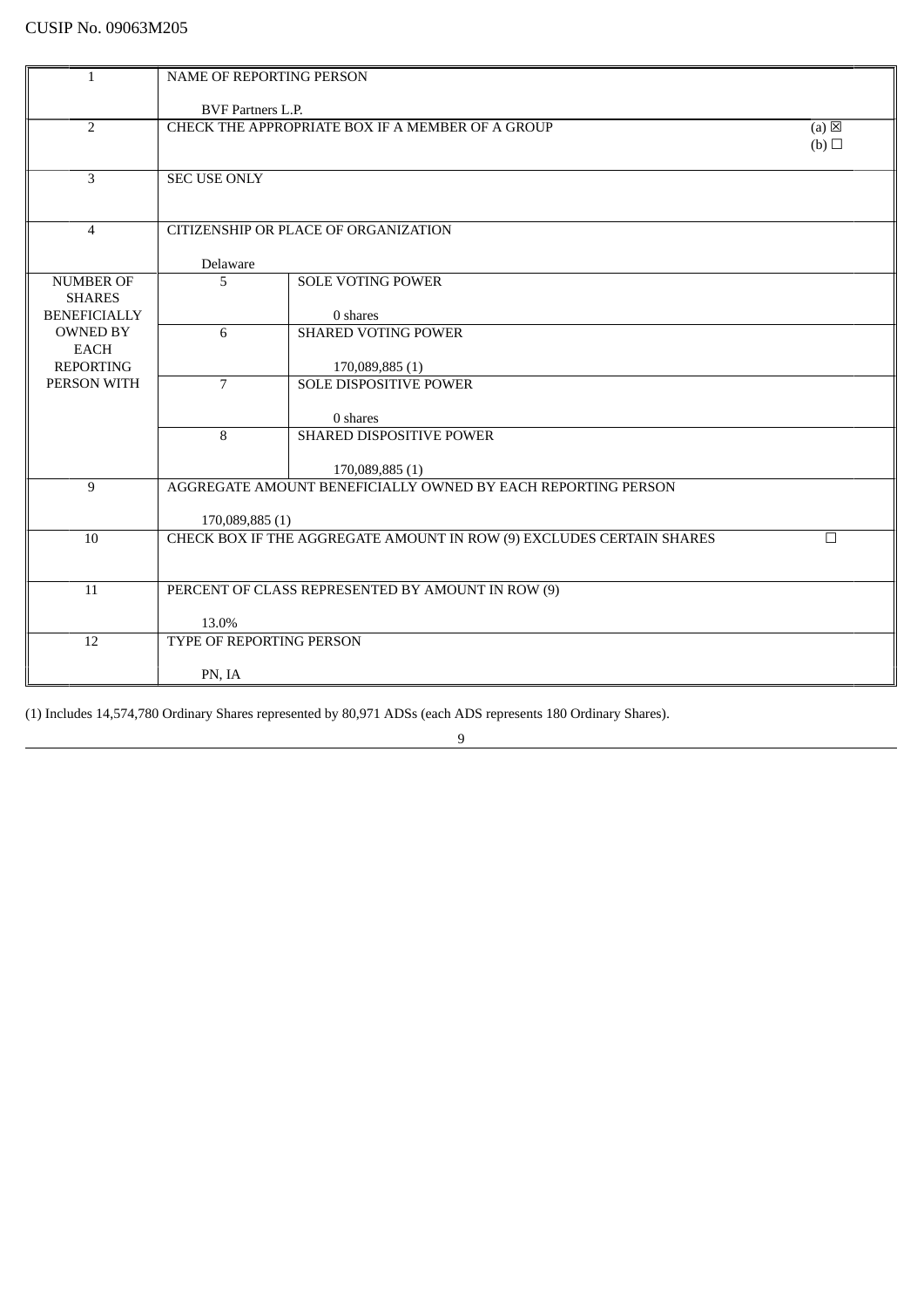| 1                              | <b>NAME OF REPORTING PERSON</b> |                                                                      |                 |  |
|--------------------------------|---------------------------------|----------------------------------------------------------------------|-----------------|--|
|                                |                                 |                                                                      |                 |  |
|                                | BVF Inc.                        |                                                                      |                 |  |
| 2                              |                                 | CHECK THE APPROPRIATE BOX IF A MEMBER OF A GROUP                     | $(a) \boxtimes$ |  |
|                                |                                 |                                                                      | (b)             |  |
| $\overline{3}$                 | <b>SEC USE ONLY</b>             |                                                                      |                 |  |
|                                |                                 |                                                                      |                 |  |
|                                |                                 |                                                                      |                 |  |
| $\overline{4}$                 |                                 | CITIZENSHIP OR PLACE OF ORGANIZATION                                 |                 |  |
|                                | Delaware                        |                                                                      |                 |  |
| <b>NUMBER OF</b>               | 5                               | <b>SOLE VOTING POWER</b>                                             |                 |  |
| <b>SHARES</b>                  |                                 |                                                                      |                 |  |
| <b>BENEFICIALLY</b>            |                                 | 0 shares                                                             |                 |  |
| <b>OWNED BY</b><br><b>EACH</b> | 6                               | <b>SHARED VOTING POWER</b>                                           |                 |  |
| <b>REPORTING</b>               |                                 | 170,089,885(1)                                                       |                 |  |
| PERSON WITH                    | $\overline{7}$                  | <b>SOLE DISPOSITIVE POWER</b>                                        |                 |  |
|                                |                                 |                                                                      |                 |  |
|                                | 8                               | 0 shares<br>SHARED DISPOSITIVE POWER                                 |                 |  |
|                                |                                 |                                                                      |                 |  |
|                                |                                 | 170,089,885(1)                                                       |                 |  |
| 9                              |                                 | AGGREGATE AMOUNT BENEFICIALLY OWNED BY EACH REPORTING PERSON         |                 |  |
|                                |                                 |                                                                      |                 |  |
| 10                             | 170,089,885 (1)                 | CHECK BOX IF THE AGGREGATE AMOUNT IN ROW (9) EXCLUDES CERTAIN SHARES | П               |  |
|                                |                                 |                                                                      |                 |  |
|                                |                                 |                                                                      |                 |  |
| 11                             |                                 | PERCENT OF CLASS REPRESENTED BY AMOUNT IN ROW (9)                    |                 |  |
|                                | 13.0%                           |                                                                      |                 |  |
| 12                             | <b>TYPE OF REPORTING PERSON</b> |                                                                      |                 |  |
|                                |                                 |                                                                      |                 |  |
|                                | CO                              |                                                                      |                 |  |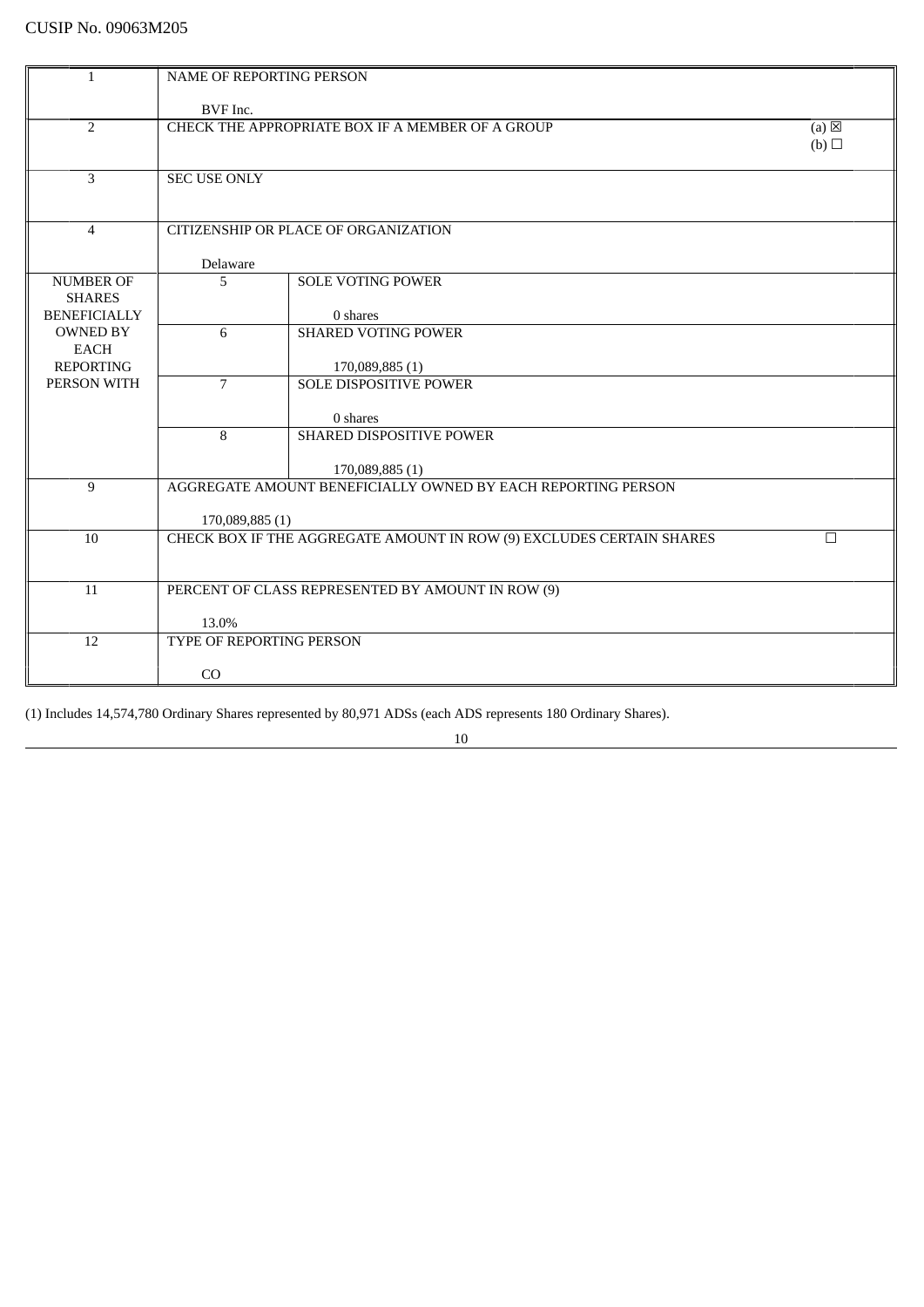| 1                   | NAME OF REPORTING PERSON  |                                                                                |                 |
|---------------------|---------------------------|--------------------------------------------------------------------------------|-----------------|
|                     |                           |                                                                                |                 |
|                     | Mark N. Lampert           |                                                                                |                 |
| $\overline{2}$      |                           | CHECK THE APPROPRIATE BOX IF A MEMBER OF A GROUP                               | $(a) \boxtimes$ |
|                     |                           |                                                                                | (b)             |
| 3                   | <b>SEC USE ONLY</b>       |                                                                                |                 |
|                     |                           |                                                                                |                 |
|                     |                           |                                                                                |                 |
| $\overline{4}$      |                           | CITIZENSHIP OR PLACE OF ORGANIZATION                                           |                 |
|                     |                           |                                                                                |                 |
| <b>NUMBER OF</b>    | <b>United States</b><br>5 | <b>SOLE VOTING POWER</b>                                                       |                 |
| <b>SHARES</b>       |                           |                                                                                |                 |
| <b>BENEFICIALLY</b> |                           | 0 shares                                                                       |                 |
| <b>OWNED BY</b>     | 6                         | <b>SHARED VOTING POWER</b>                                                     |                 |
| <b>EACH</b>         |                           |                                                                                |                 |
| <b>REPORTING</b>    |                           | 170,089,885(1)<br><b>SOLE DISPOSITIVE POWER</b>                                |                 |
| PERSON WITH         | $\overline{7}$            |                                                                                |                 |
|                     |                           | 0 shares                                                                       |                 |
|                     | 8                         | SHARED DISPOSITIVE POWER                                                       |                 |
|                     |                           |                                                                                |                 |
|                     |                           | 170,089,885(1)<br>AGGREGATE AMOUNT BENEFICIALLY OWNED BY EACH REPORTING PERSON |                 |
| 9                   |                           |                                                                                |                 |
|                     | 170,089,885(1)            |                                                                                |                 |
| 10                  |                           | CHECK BOX IF THE AGGREGATE AMOUNT IN ROW (9) EXCLUDES CERTAIN SHARES           | П               |
|                     |                           |                                                                                |                 |
|                     |                           |                                                                                |                 |
| 11                  |                           | PERCENT OF CLASS REPRESENTED BY AMOUNT IN ROW (9)                              |                 |
|                     | 13.0%                     |                                                                                |                 |
| 12                  | TYPE OF REPORTING PERSON  |                                                                                |                 |
|                     |                           |                                                                                |                 |
|                     | IN                        |                                                                                |                 |

11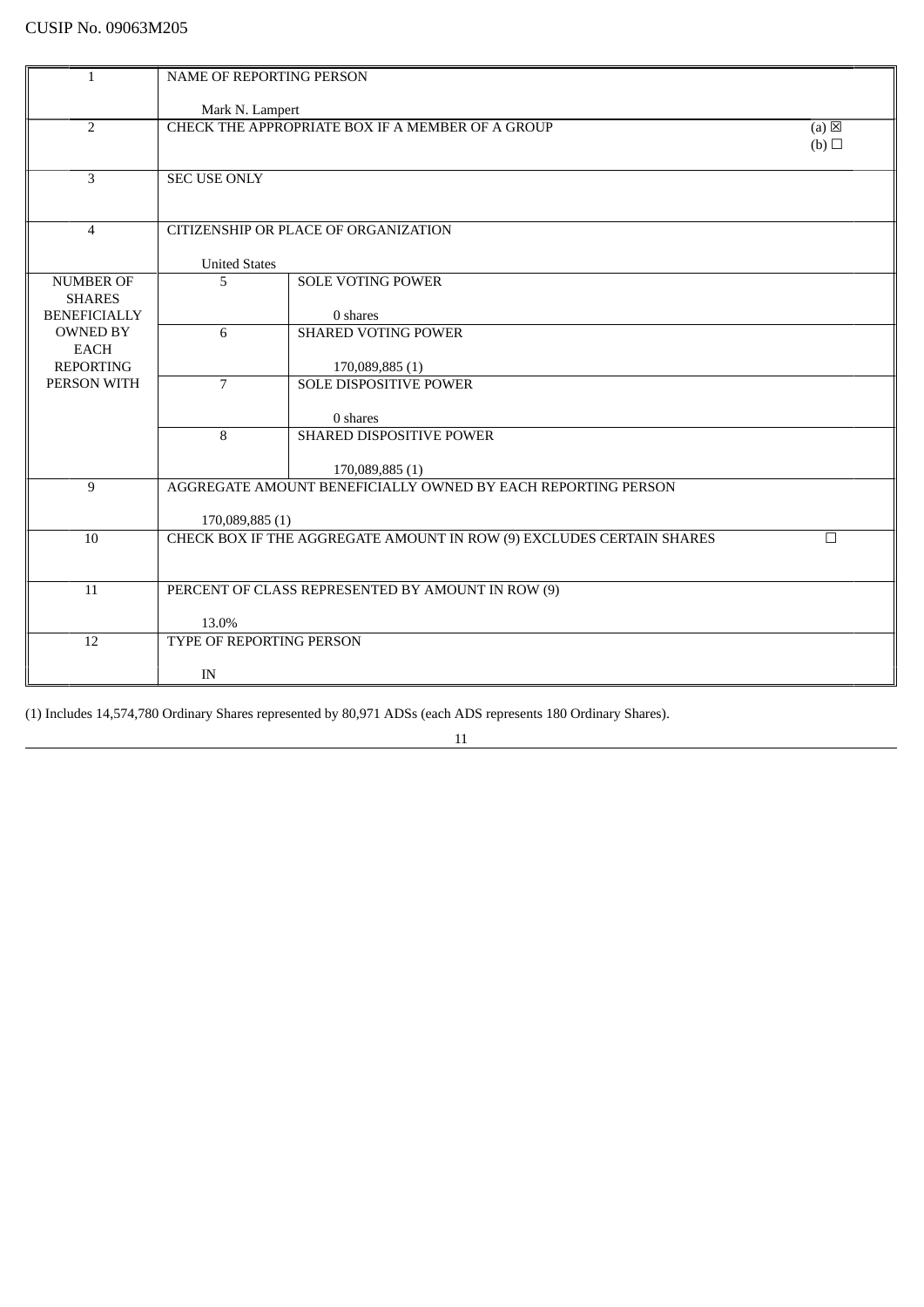| Item $1(a)$ .                                   | Name of Issuer:                                                                                                                                                  |
|-------------------------------------------------|------------------------------------------------------------------------------------------------------------------------------------------------------------------|
|                                                 | Bionomics Limited, an Australian company (the "Issuer").                                                                                                         |
| Item $1(b)$ .                                   | Address of Issuer's Principal Executive Offices:                                                                                                                 |
|                                                 | 200 Greenhill Road<br>Eastwood SA 5063<br>Australia                                                                                                              |
| Item $2(a)$ .<br>Item $2(b)$ .<br>Item $2(c)$ . | Name of Person Filing<br>Address of Principal Business Office or, if None, Residence<br>Citizenship                                                              |
|                                                 | Biotechnology Value Fund, L.P. ("BVF")<br>44 Montgomery St., 40th Floor<br>San Francisco, California 94104<br>Citizenship: Delaware                              |
|                                                 | BVF I GP LLC ("BVF GP")<br>44 Montgomery St., 40th Floor<br>San Francisco, California 94104<br>Citizenship: Delaware                                             |
|                                                 | Biotechnology Value Fund II, L.P. ("BVF2")<br>44 Montgomery St., 40th Floor<br>San Francisco, California 94104<br>Citizenship: Delaware                          |
|                                                 | BVF II GP LLC ("BVF2 GP")<br>44 Montgomery St., 40th Floor<br>San Francisco, California 94104<br>Citizenship: Delaware                                           |
|                                                 | Biotechnology Value Trading Fund OS LP ("Trading Fund OS")<br>PO Box 309 Ugland House<br>Grand Cayman, KY1-1104<br>Cayman Islands<br>Citizenship: Cayman Islands |
|                                                 | BVF Partners OS Ltd. ("Partners OS")<br>PO Box 309 Ugland House<br>Grand Cayman, KY1-1104<br>Cayman Islands<br>Citizenship: Cayman Islands                       |
|                                                 | BVF GP Holdings LLC ("BVF GPH")<br>44 Montgomery St., 40th Floor<br>San Francisco, California 94104                                                              |

Citizenship: Delaware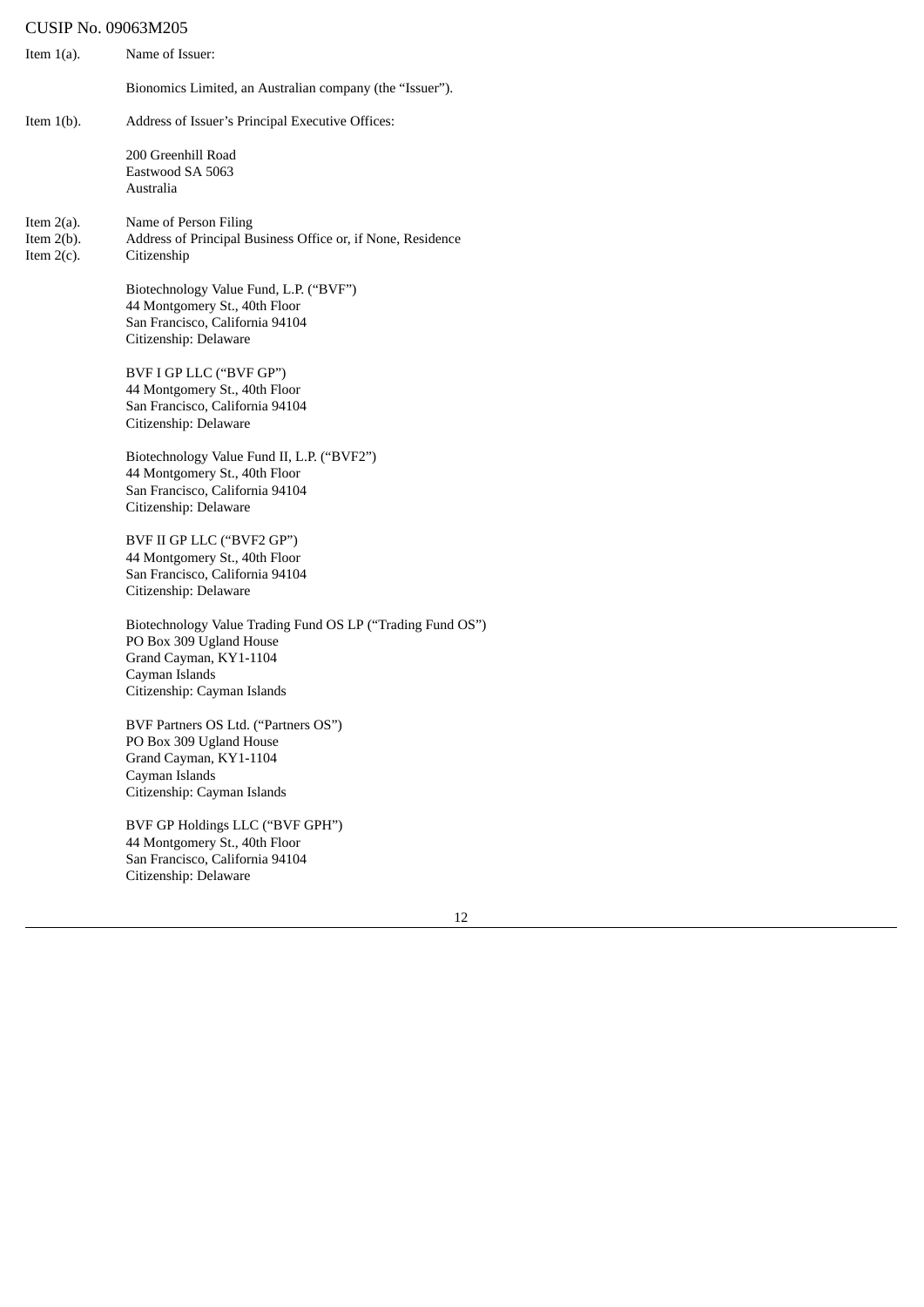|               |                                                                                                                 | Citizenship: Delaware         | BVF Partners L.P. ("Partners")<br>44 Montgomery St., 40th Floor<br>San Francisco, California 94104                                                                                          |  |
|---------------|-----------------------------------------------------------------------------------------------------------------|-------------------------------|---------------------------------------------------------------------------------------------------------------------------------------------------------------------------------------------|--|
|               | BVF Inc.                                                                                                        | Citizenship: Delaware         | 44 Montgomery St., 40th Floor<br>San Francisco, California 94104                                                                                                                            |  |
|               |                                                                                                                 | Citizenship: United States    | Mark N. Lampert ("Mr. Lampert")<br>44 Montgomery St., 40th Floor<br>San Francisco, California 94104                                                                                         |  |
|               |                                                                                                                 |                               | Each of the foregoing is referred to as a "Reporting Person" and collectively as the "Reporting Persons."                                                                                   |  |
| Item $2(d)$ . |                                                                                                                 | Title of Class of Securities: |                                                                                                                                                                                             |  |
|               |                                                                                                                 |                               | Ordinary Shares, no par value per share (the "Shares").                                                                                                                                     |  |
| Item $2(e)$ . | <b>CUSIP Number:</b>                                                                                            |                               |                                                                                                                                                                                             |  |
|               | 09063M205                                                                                                       |                               |                                                                                                                                                                                             |  |
| Item 3.       | If This Statement is Filed Pursuant to Rule 13d-1(b), or 13d-2(b) or (c), Check Whether the Person Filing is a: |                               |                                                                                                                                                                                             |  |
|               |                                                                                                                 | $\sqrt{x}$                    | Not applicable.                                                                                                                                                                             |  |
|               | (a)                                                                                                             | $\frac{1}{2}$                 | Broker or dealer registered under Section 15 of the Exchange Act.                                                                                                                           |  |
|               | (b)                                                                                                             | $\frac{1}{2}$                 | Bank as defined in Section 3(a)(6) of the Exchange Act.                                                                                                                                     |  |
|               | (c)                                                                                                             | $\frac{1}{2}$                 | Insurance company as defined in Section $3(a)(19)$ of the Exchange Act.                                                                                                                     |  |
|               | (d)                                                                                                             | $\frac{1}{2}$                 | Investment company registered under Section 8 of the Investment Company Act.                                                                                                                |  |
|               | (e)                                                                                                             | $\frac{1}{2}$                 | An investment adviser in accordance with Rule 13d-1(b)(1)(ii)(E).                                                                                                                           |  |
|               | (f)                                                                                                             | $\frac{1}{2}$                 | An employee benefit plan or endowment fund in accordance with Rule $13d-1(b)(1)(ii)(F)$ .                                                                                                   |  |
|               | (g)                                                                                                             | $\frac{1}{2}$                 | A parent holding company or control person in accordance with Rule 13d-1(b)(1)(ii)(G).                                                                                                      |  |
|               | (h)                                                                                                             | $\!\!/\!\!/\!\!$              | A savings association as defined in Section 3(b) of the Federal Deposit Insurance Act.                                                                                                      |  |
|               | (i)                                                                                                             | $\frac{1}{2}$                 | A church plan that is excluded from the definition of an investment company under Section $3(c)(14)$ of the<br><b>Investment Company Act.</b>                                               |  |
|               | (j)                                                                                                             | $\frac{1}{2}$                 | Group, in accordance with Rule 13d-1(b)(1)(ii)(J).                                                                                                                                          |  |
|               | $\left( k\right)$                                                                                               | $\frac{1}{2}$                 | Group, in accordance with Rule 240.13d-1(b)(1)(ii)(K). If filing as a non-U.S. institution in accordance with<br>Rule 240.13d-1(b)(1)(ii)(J), please specify the type of institution: _____ |  |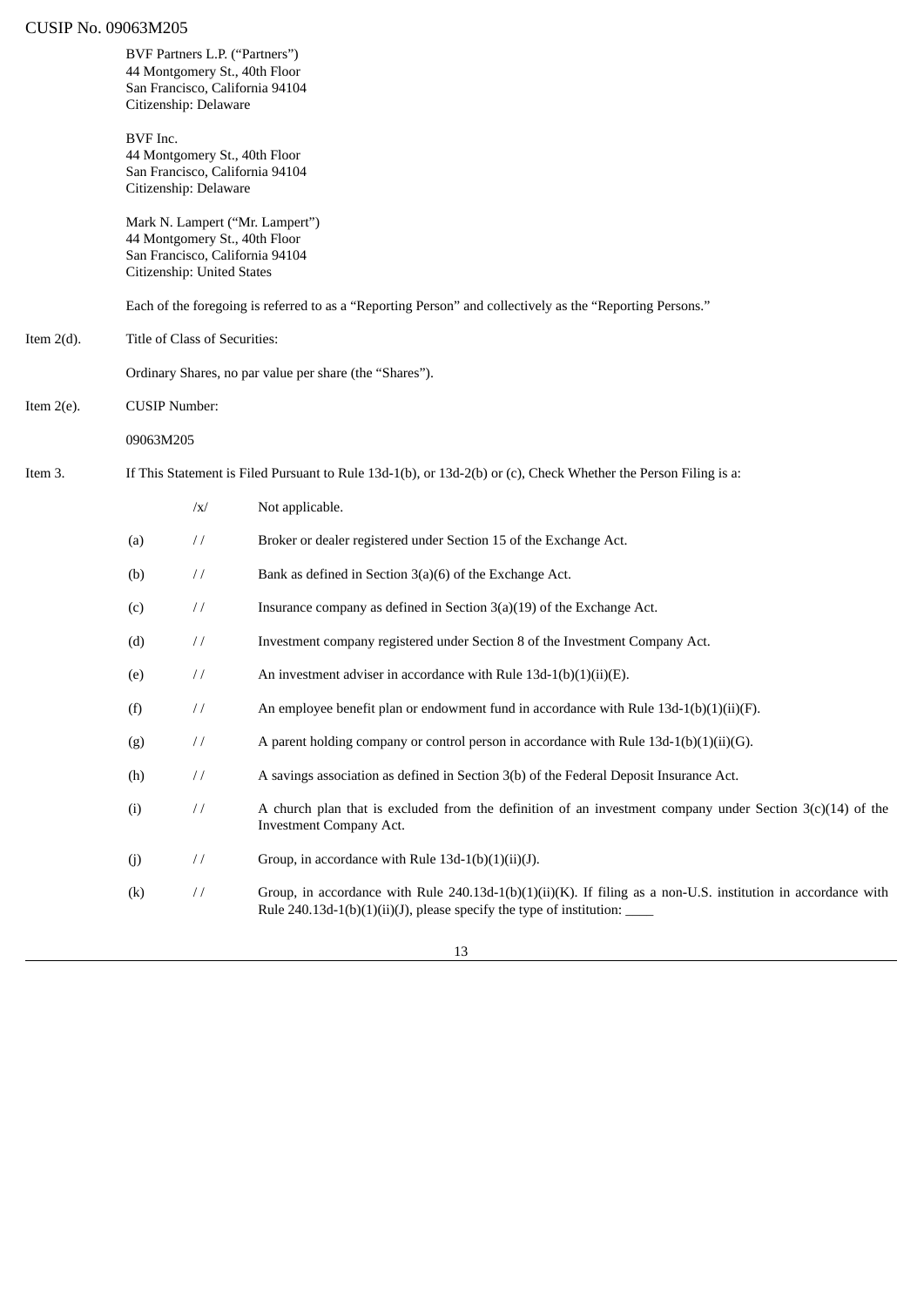Item 4. Ownership

(a) Amount beneficially owned:

As of the close of business on December 31, 2021, (i) BVF beneficially owned 77,527,212 Shares, (ii) BVF2 beneficially owned 72,518,782 Shares, including 14,574,780 Shares represented by 80,971 ADSs and (iii) Trading Fund OS beneficially owned 10,134,688 Shares.

BVF GP, as the general partner of BVF, may be deemed to beneficially own the 77,527,212 Shares beneficially owned by BVF.

BVF2 GP, as the general partner of BVF2, may be deemed to beneficially own the 72,518,782 Shares beneficially owned by BVF2.

Partners OS, as the general partner of Trading Fund OS, may be deemed to beneficially own the 10,134,688 Shares beneficially owned by Trading Fund OS.

BVF GPH, as the sole member of each of BVF GP and BVF2 GP, may be deemed to beneficially own the 150,045,994 Shares beneficially owned in the aggregate by BVF and BVF2.

Partners, as the investment manager of BVF, BVF2 and Trading Fund OS, and the sole member of Partners OS, may be deemed to beneficially own the 170,089,885 Shares beneficially owned in the aggregate by BVF, BVF2 and Trading Fund OS and held in certain Partners managed accounts (the "Partners Managed Accounts"), including 9,909,203 Shares held in the Partners Managed Accounts.

BVF Inc., as the general partner of Partners, may be deemed to beneficially own the 170,089,885 Shares beneficially owned by Partners.

Mr. Lampert, as a director and officer of BVF Inc., may be deemed to beneficially own the 170,089,885 Shares beneficially owned by BVF Inc.

The foregoing should not be construed in and of itself as an admission by any Reporting Person as to beneficial ownership of any Shares owned by another Reporting Person. BVF GP disclaims beneficial ownership of the Shares beneficially owned by BVF. BVF2 GP disclaims beneficial ownership of the Shares beneficially owned by BVF2. Partners OS disclaims beneficial ownership of the Shares beneficially owned by Trading Fund OS. BVF GPH disclaims beneficial ownership of the Shares beneficially owned by BVF and BVF2. Each of Partners, BVF Inc. and Mr. Lampert disclaims beneficial ownership of the Shares beneficially owned by BVF, BVF2 and Trading Fund OS and held in the Partners Managed Accounts, and the filing of this statement shall not be construed as an admission that any such person or entity is the beneficial owner of any such securities.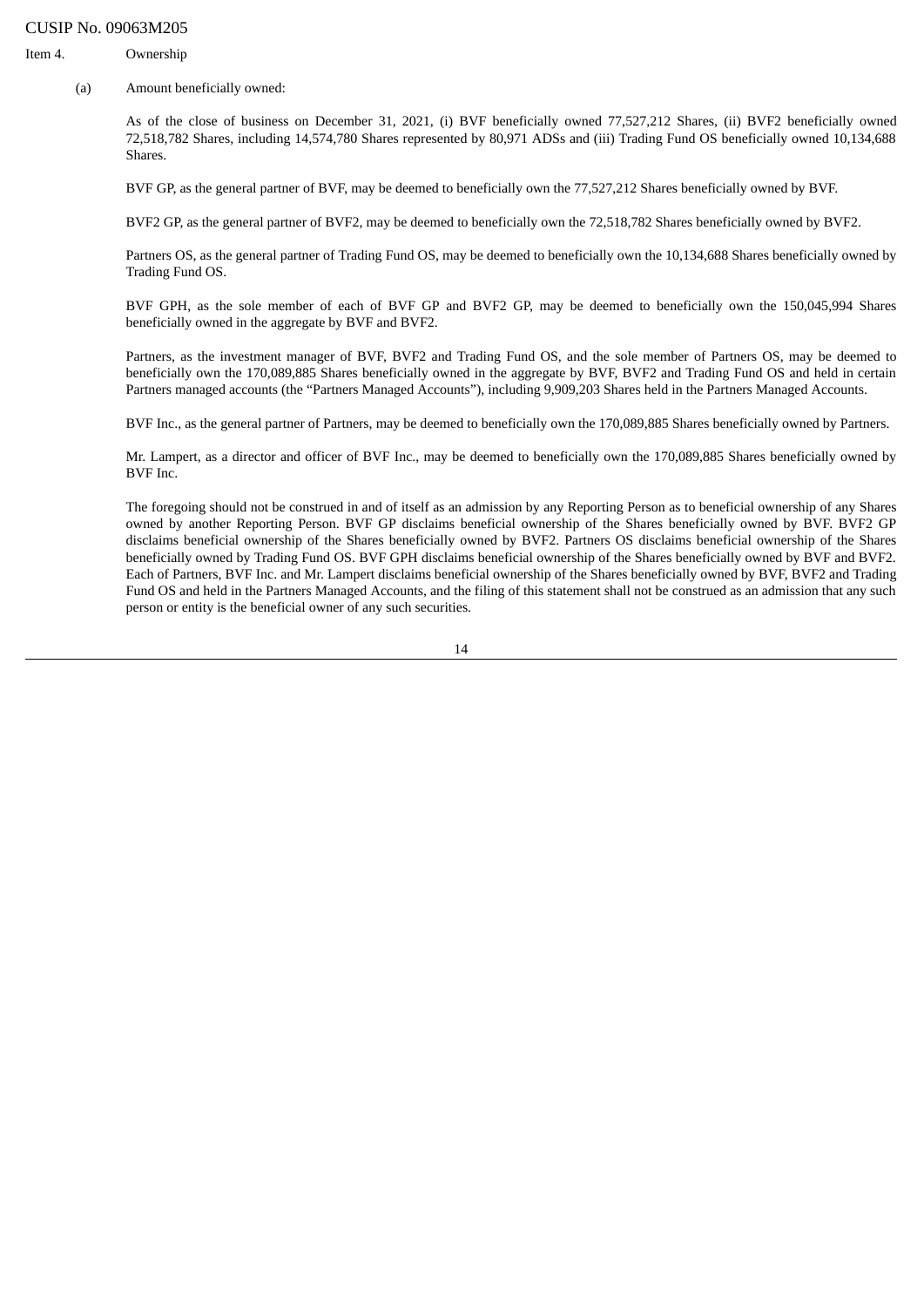(b) Percent of class:

The following percentages are based on 1,309,556,744 Shares outstanding (including in the form of ADSs), which is the total number of Shares outstanding as disclosed in the Issuer's Prospectus filed pursuant to Rule 424(b)(4) of the Securities Act of 1933, as amended, with the Securities and Exchange Commission on December 17, 2021.

As of the close of business on December 31, 2021, (i) BVF beneficially owned approximately 5.9% of the outstanding Shares, (ii) BVF2 beneficially owned approximately 5.5% of the outstanding Shares, (iii) Trading Fund OS beneficially owned less than 1% of the outstanding Shares, (iv) BVF GP may be deemed to beneficially own approximately 5.9% of the outstanding Shares, (v) BVF2 GP may be deemed to beneficially own approximately 5.5% of the outstanding Shares, (vi) Partners OS may be deemed to beneficially own less than 1% of the outstanding Shares, (vii) BVF GPH may be deemed to beneficially own approximately 11.5% of the outstanding Shares and (viii) each of Partners, BVF Inc. and Mr. Lampert may be deemed to beneficially own approximately 13.0% of the outstanding Shares (less than 1% of the outstanding Shares are held in the Partners Managed Accounts).

- (c) Number of shares as to which such person has:
- (i) Sole power to vote or to direct the vote

See Cover Pages Items 5-9.

(ii) Shared power to vote or to direct the vote

See Cover Pages Items 5-9.

(iii) Sole power to dispose or to direct the disposition of

See Cover Pages Items 5-9.

(iv) Shared power to dispose or to direct the disposition of

See Cover Pages Items 5-9.

Item 5. Ownership of Five Percent or Less of a Class.

Not Applicable.

Item 6. Ownership of More than Five Percent on Behalf of Another Person.

BVF GP, BVF GPH, Partners, BVF Inc. and Mr. Lampert share voting and dispositive power over the Shares beneficially owned by BVF. BVF2 GP, BVF GPH, Partners, BVF Inc. and Mr. Lampert share voting and dispositive power over the Shares beneficially owned by BVF2. BVF GPH, Partners, BVF Inc. and Mr. Lampert share voting and dispositive power over the Shares beneficially owned by Trading Fund OS and held in the Partners Managed Accounts.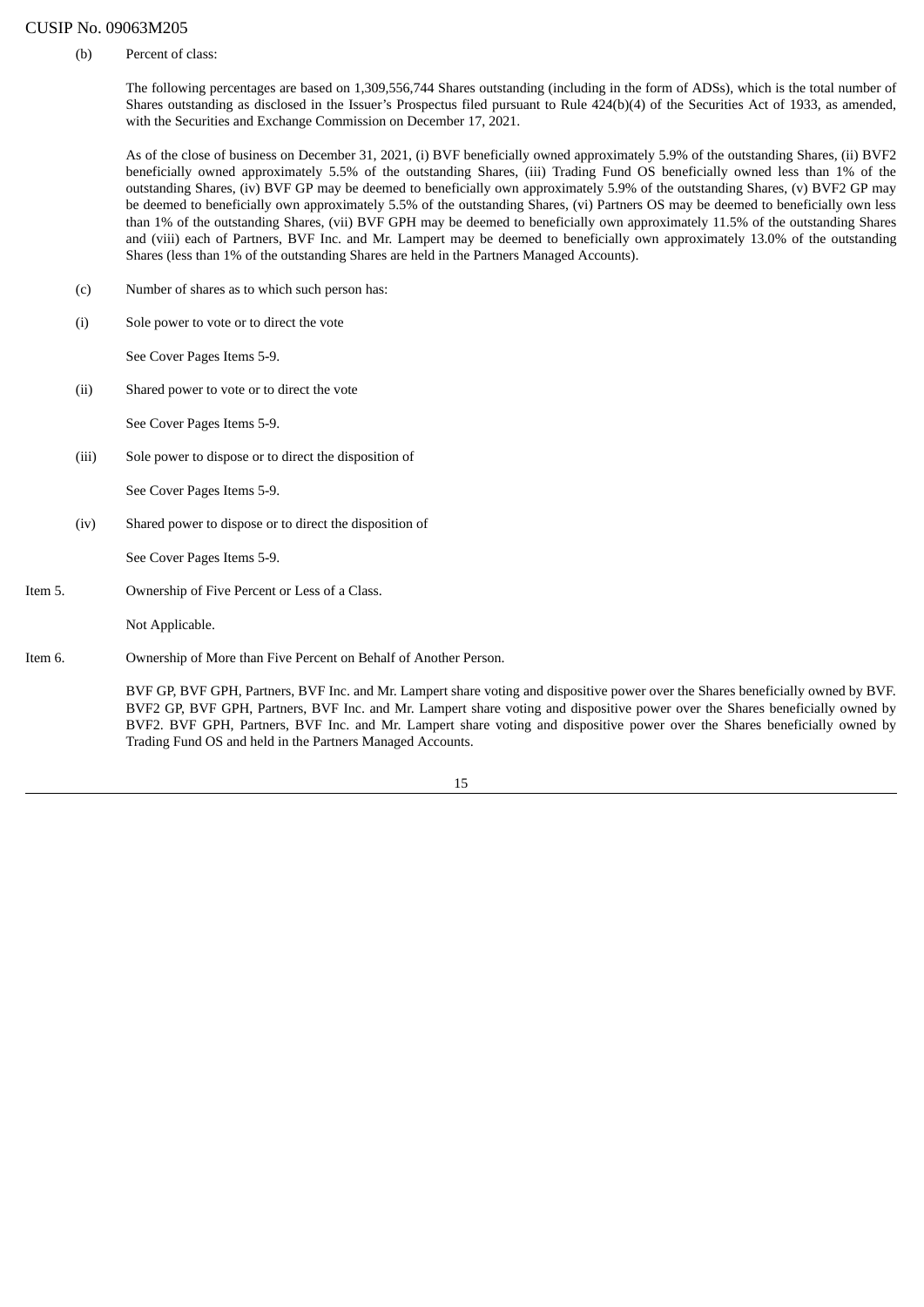| Item 7.     | Identification and Classification of the Subsidiary That Acquired the Security Being Reported on by the Parent Holding Company or<br>Control Person.                                                                                                                                                        |
|-------------|-------------------------------------------------------------------------------------------------------------------------------------------------------------------------------------------------------------------------------------------------------------------------------------------------------------|
|             | Not Applicable.                                                                                                                                                                                                                                                                                             |
| Item 8.     | Identification and Classification of Members of the Group.                                                                                                                                                                                                                                                  |
|             | See Exhibit 99.1.                                                                                                                                                                                                                                                                                           |
| Item 9.     | Notice of Dissolution of Group.                                                                                                                                                                                                                                                                             |
|             | Not Applicable.                                                                                                                                                                                                                                                                                             |
| Item $10$ . | Certifications.                                                                                                                                                                                                                                                                                             |
|             | By signing below each of the undersigned certifies that, to the best of its knowledge and belief, the securities referred to above were not<br>acquired and are not held for the purpose of or with the effect of changing or influencing the control of the issuer of the securities and were not acquired |

16

and are not held in connection with or as a participant in any transaction having that purpose or effect.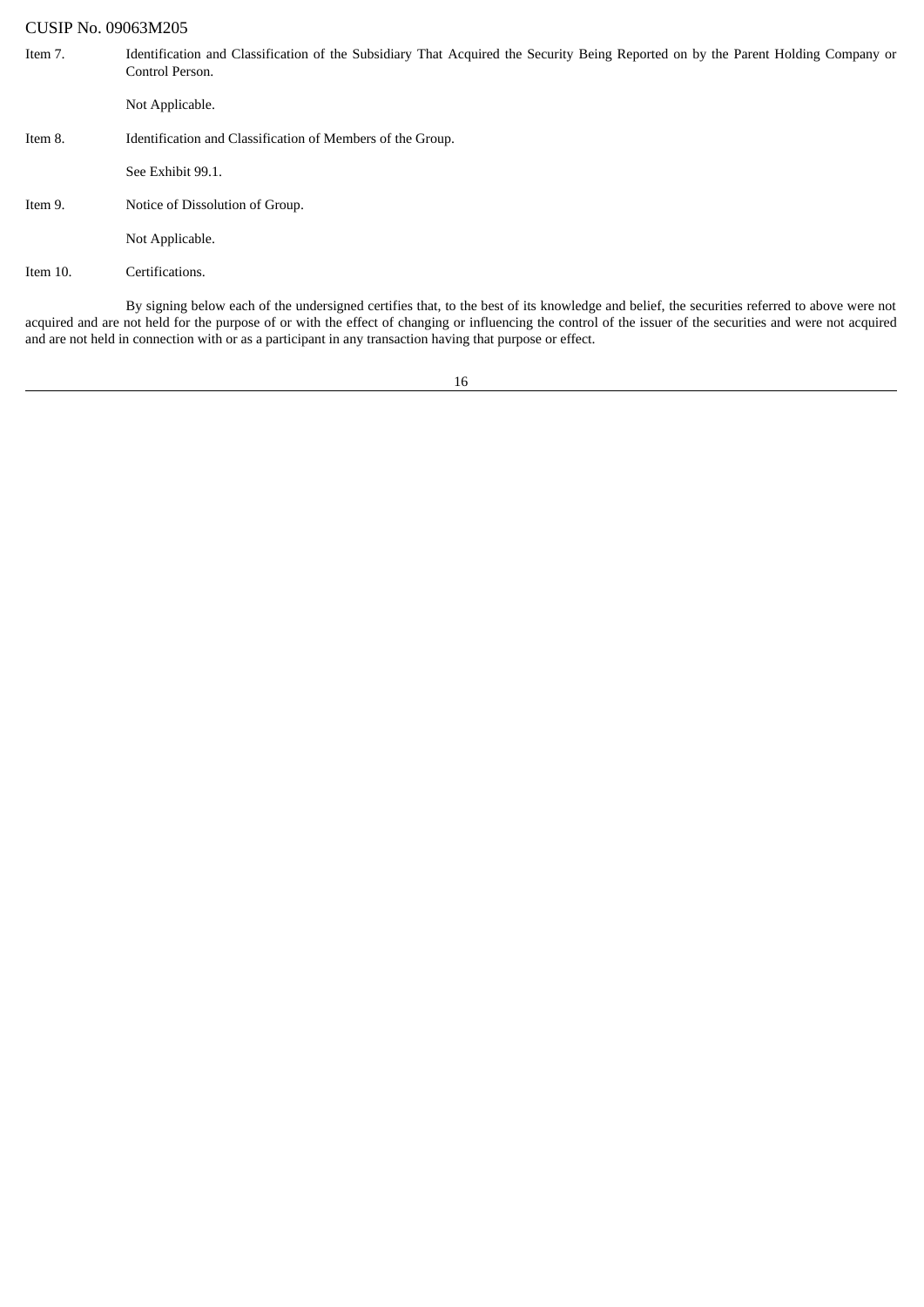## SIGNATURE

After reasonable inquiry and to the best of his knowledge and belief, each of the undersigned certifies that the information set forth in this statement is true, complete and correct.

Dated: February 14, 2022

By: /s/ Mark N. Lampert Mark N. Lampert By: /s/ Mark N. Lampert By: /s/ Mark N. Lampert **Chief Executive Officer Chief Executive Officer Chief Executive Officer Chief Executive Officer Chief Archives And Archives Archives Archives Archives Archives Archives Archives Archives Archives Archives Archives Archive** 

## BVF I GP LLC

By: /s/ Mark N. Lampert Mark N. Lampert By: /s/ Mark N. Lampert **Chief Executive Officer** Mark N. Lampert

### BIOTECHNOLOGY VALUE FUND II, L.P.

- By: BVF II GP LLC, its general partner
- By: /s/ Mark N. Lampert Mark N. Lampert By: /s/ Mark N. Lampert Chief Executive Officer **Mark N. Lampert** Mark N. Lampert

## BVF II GP LLC

- By: /s/ Mark N. Lampert Mark N. Lampert By: /s/ Mark N. Lampert By: /s/ Mark N. Lampert Chief Executive Officer **Mark N. Lampert** Mark N. Lampert
- BVF PARTNERS OS LTD.
- By: BVF Partners L.P., its sole member MARK N. LAMPERT
- By: BVF Inc., its general partner
- By: /s/ Mark N. Lampert Mark N. Lampert President

### BIOTECHNOLOGY VALUE FUND, L.P. BIOTECHNOLOGY VALUE TRADING FUND OS LP

- By: BVF I GP LLC., its general partner **By: BVF Partners L.P.**, its investment manager
	- By: BVF Inc., its general partner
	-

President

## BVF GP HOLDINGS LLC

Chief Executive Officer

### BVF PARTNERS L.P.

- By: BVF Inc., its general partner
- President

#### BVF INC.

- - President

/s/ Mark N. Lampert